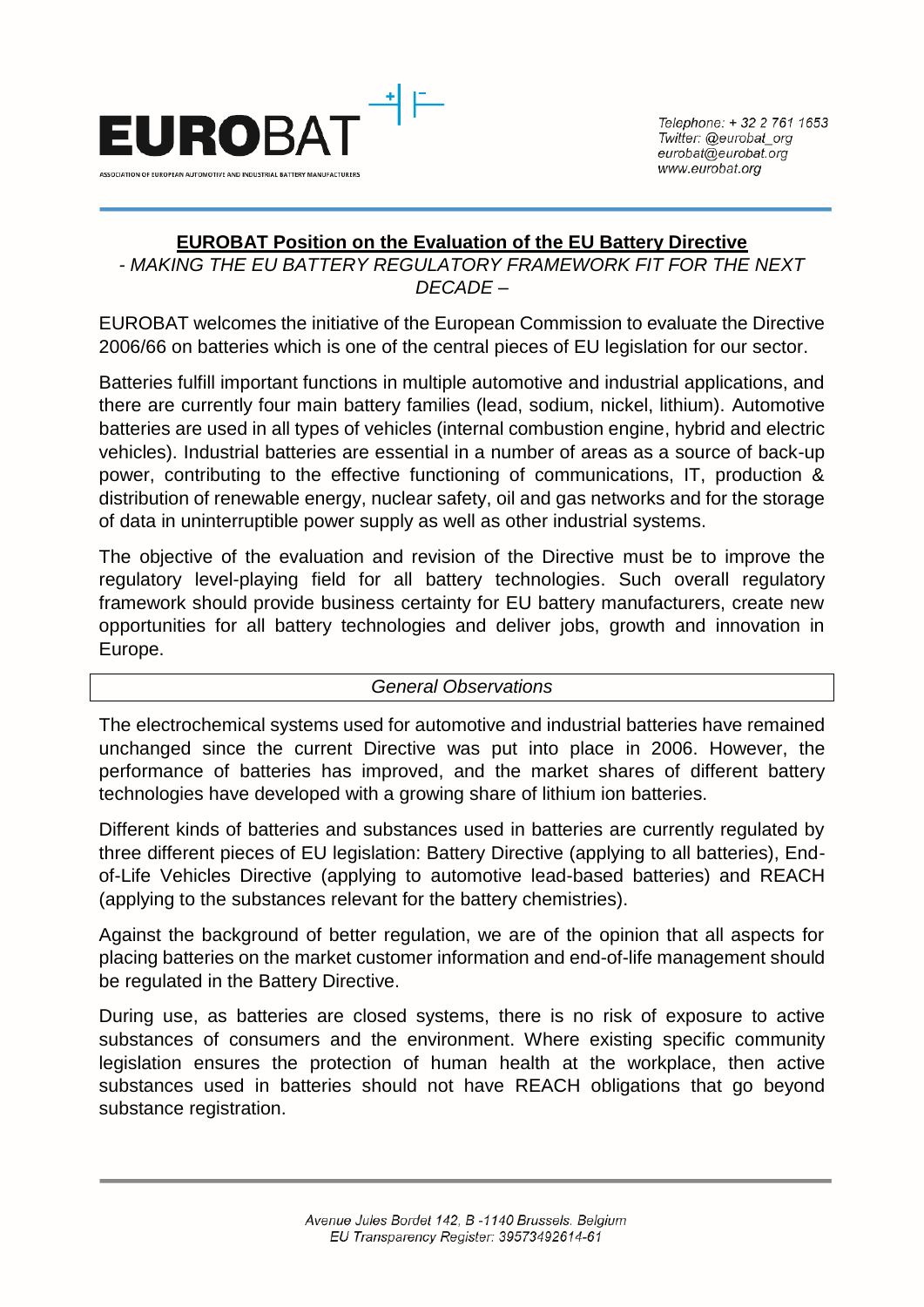

In the specific case of automotive lead batteries, they are removed from the application at the end of life of their useful life and are managed via a separate, battery specific waste stream. One driver for the collection of lead batteries is also the easy recyclability of lead which results in the very high collection rate of 99%.

As a result, we believe that all end-of-life considerations of batteries should be addressed under the Battery Directive, which also means that batteries should be removed from the scope of reviews under the End-of-Life Vehicles Directive.

S*pecific Comments*

## **Article 3 – Definitions**

With an increasing use of Lithium ion batteries to power electric vehicles, 'second life use' of these propulsion batteries is expected as stationary batteries at the end of their first use life.

The 'second life' approach needs to be supported by a definition to clarify that the new producer should cover all responsibilities for the 'second life' product and application.

## **Article 4 – Prohibitions**

We believe that Europe should move away from a regulatory system based on prohibitions towards highlighting the benefits of batteries in terms of sustainability, availability of resources, socio-economic aspects such as EU manufacturing footprint, recycling efficiency etc.

## **Article 5 – Increased environmental performance**

To equate environmental performance with the restriction on selected heavy metals is a misleading concept. A more integrated approach of environmental sustainability has to be considered. All existing electrochemical systems contain or utilize hazardous substances - therefore this cannot be used as an equivalent of environmental performance or sustainability.

Environmental sustainability of batteries should include the consideration of:

- Replacing prohibition of substances by a risk based assessment
- Customer performance requirements
- Availability of resources
- Design for recyclability
- Collection infrastructure
- Recycling efficiency